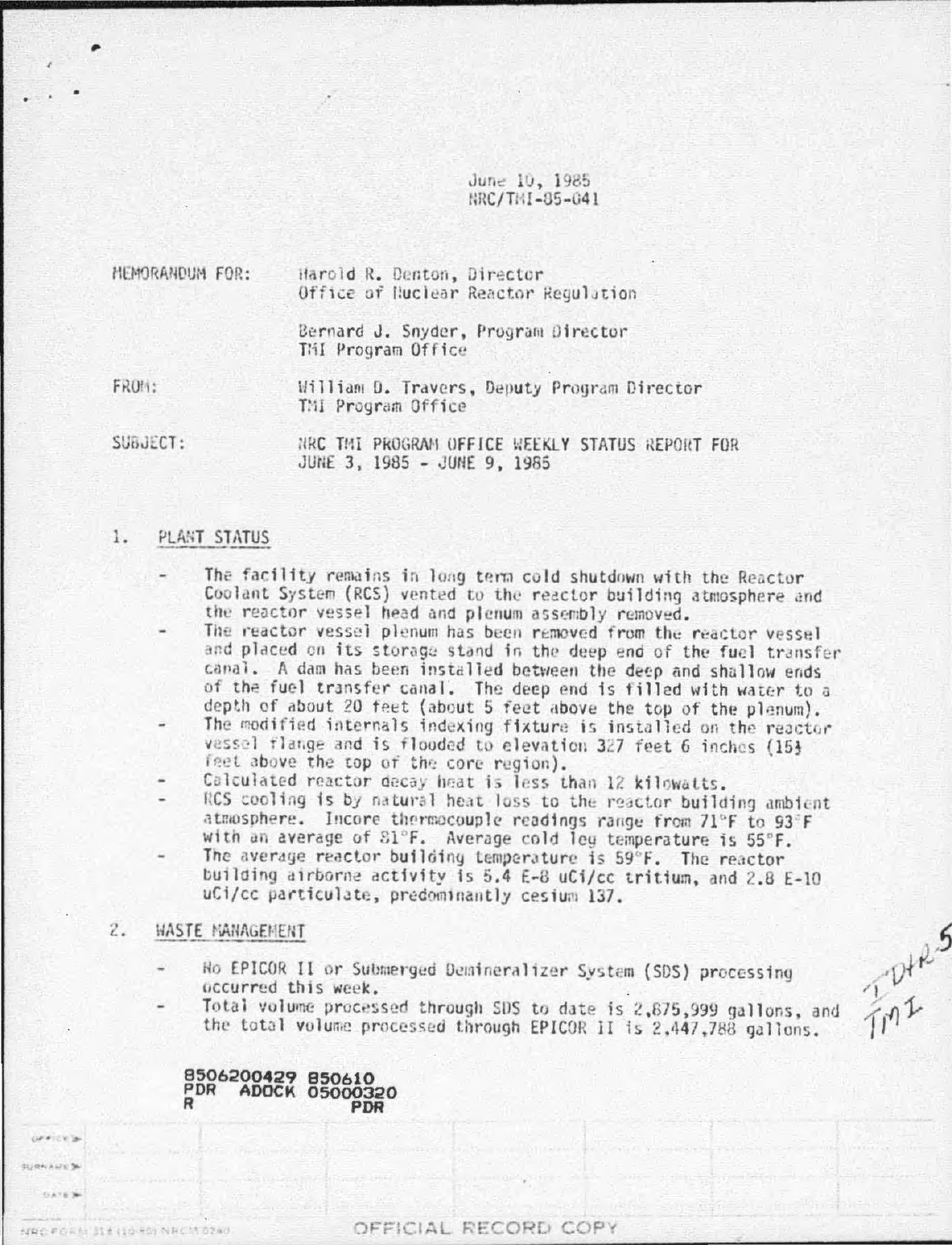Harold R. Denton Bernard J. Snyder

### $3.$ DOSE REDUCTION/DECONTA/NINATION ACTIVITIES

Average general area radiation dose rate is 36 mrem per hour on the 347' level of the reactor building and is 160 mrem per hour on the 305' level of the reactor building.

### ENVIRONMENTAL MONITORING 4.

- The Lancaster water sample taken at the water works intake and analyzed by the US Environmental Protection Agency consisted of a seven day composite sample taken from May 19, to May 25, 1985. A gamma scan detected no reactor related radioactivity.
- Thi water samples taken by the US Environmental Protection Agency at the plant discharge to the river consisted of seven daily composite samples taken from Hay 18, to Hay 25, 1985. Gamma scans detected no reactor related radioactivity.
- The NRC outdoor airborne particulate sampler at the TMI Site collected a sample between Hay 30, and June 5, 1985. No reactor related radioactivity was detected. Analysis showed I-131 and Cs-137 concentrations to be less than the lower limits of detectability.
- The above EPA sample analysis results show THI site liquid effluents to be in accordance with regulatory limits, NRC requirements, and the City of Lancaster Agreement.

# 5. REACTOR BUILDING ACTIVITIES

Future work in the reactor building will be focused on preparations for the first phase of defueling in September 1985. The near term defueling preparations include installation of a 5-ton service crane over the refueling canal, completion of the Defueling Water Cleanup System and modifications to the auxiliary fuel handling bridge.

#### 6. AUXILIARY AND FUEL HANDLING BUILDING ACTIVITIES

- Installation of the Defueling Water Cleanup System (DWCS) continued.
- Boration of the processed water storage tank number 1 is in progress. The chemical addition will be completed in June.

# 7. NRC EVALUATIONS IN PROGRESS

- Defueling Water Cleanup System Technical Evaluation ٠
- Technical Specification Change Requests numbers 46 and 48
- Equipment Hatch Removal Safety Evaluation
- Recovery Operations Plan Change numbers 27 and 29
- Fuel Canister Technical Evaluation
- Fuel Handling Senior Reactor Operator Training Program  $\overline{a}$
- Defueling Safety Evaluation

| NRC FORM 318 (10 80) NRCM 0240 |                      |  | OFFICIAL RECORD COPY |  |  |  |  |  |  |  |  |
|--------------------------------|----------------------|--|----------------------|--|--|--|--|--|--|--|--|
|                                | $\blacksquare$ DATE) |  |                      |  |  |  |  |  |  |  |  |
|                                |                      |  |                      |  |  |  |  |  |  |  |  |
|                                |                      |  |                      |  |  |  |  |  |  |  |  |

 $\overline{2}$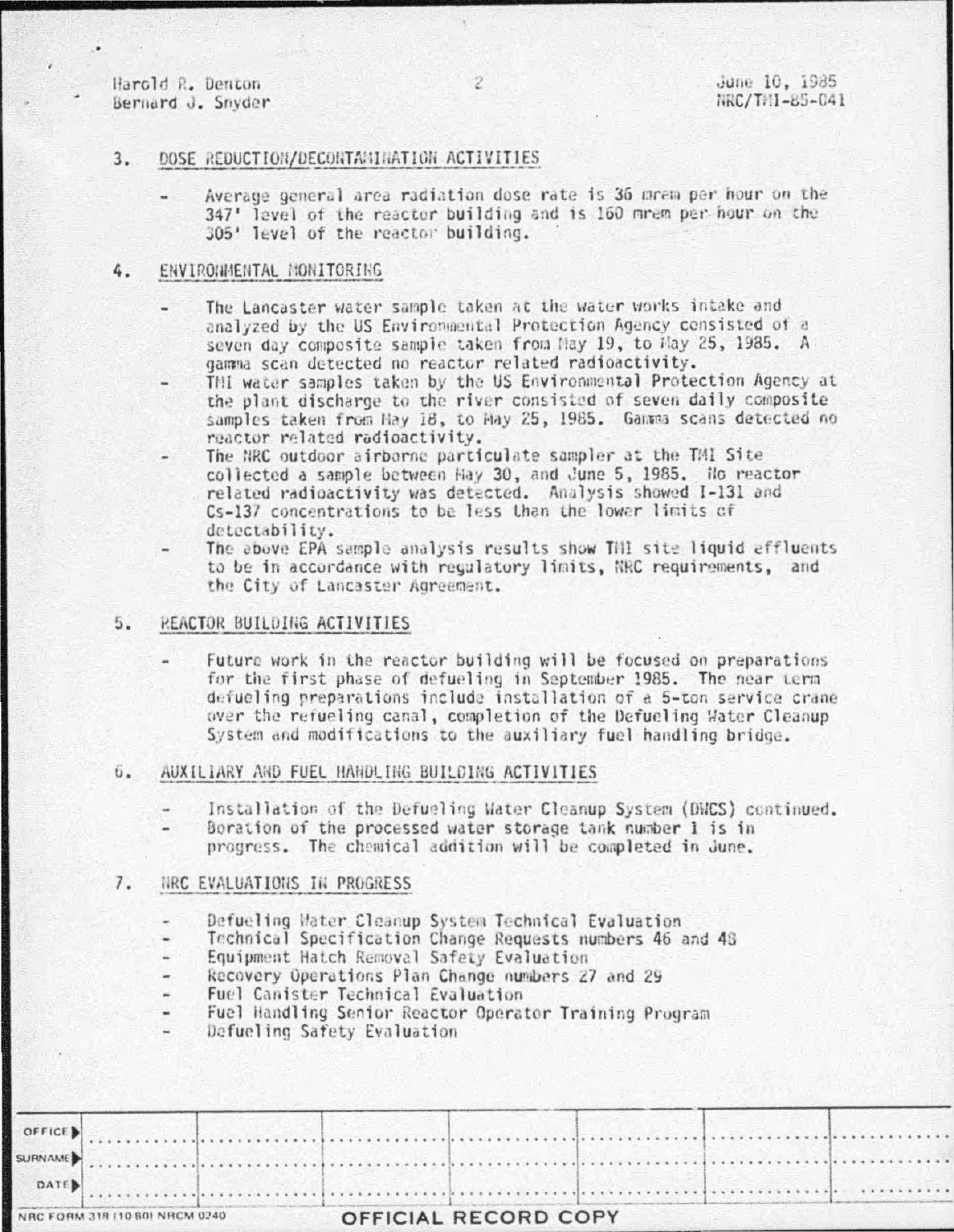Harold R. Denton Bernard J. Snyder June 10, 1985 NRC/TMI-85-041

## PROJECTED SCHEDULE OF FUTURE EVENTS  $8.$

Start of Defueling: September 1985  $\overline{\phantom{a}}$ 

## $9.$ PUBLIC NEETING

The Advisory Panel for the Decontamination of Three Wile Island Unit 2 will meet with the NRC Commissioners on June 20, 1985, at 11:00 AM, in Washington, D.C.

> ORIGINAL SIGNED BY PHIL GRANT William D. Travers Deputy Program Director TMI Program Office

| NRC FORM 318 (10 80) NRCM 0240 |  | OFFICIAL RECORD COPY |  |  |  |
|--------------------------------|--|----------------------|--|--|--|
| $\blacksquare$ DATE            |  |                      |  |  |  |
|                                |  |                      |  |  |  |
|                                |  |                      |  |  |  |